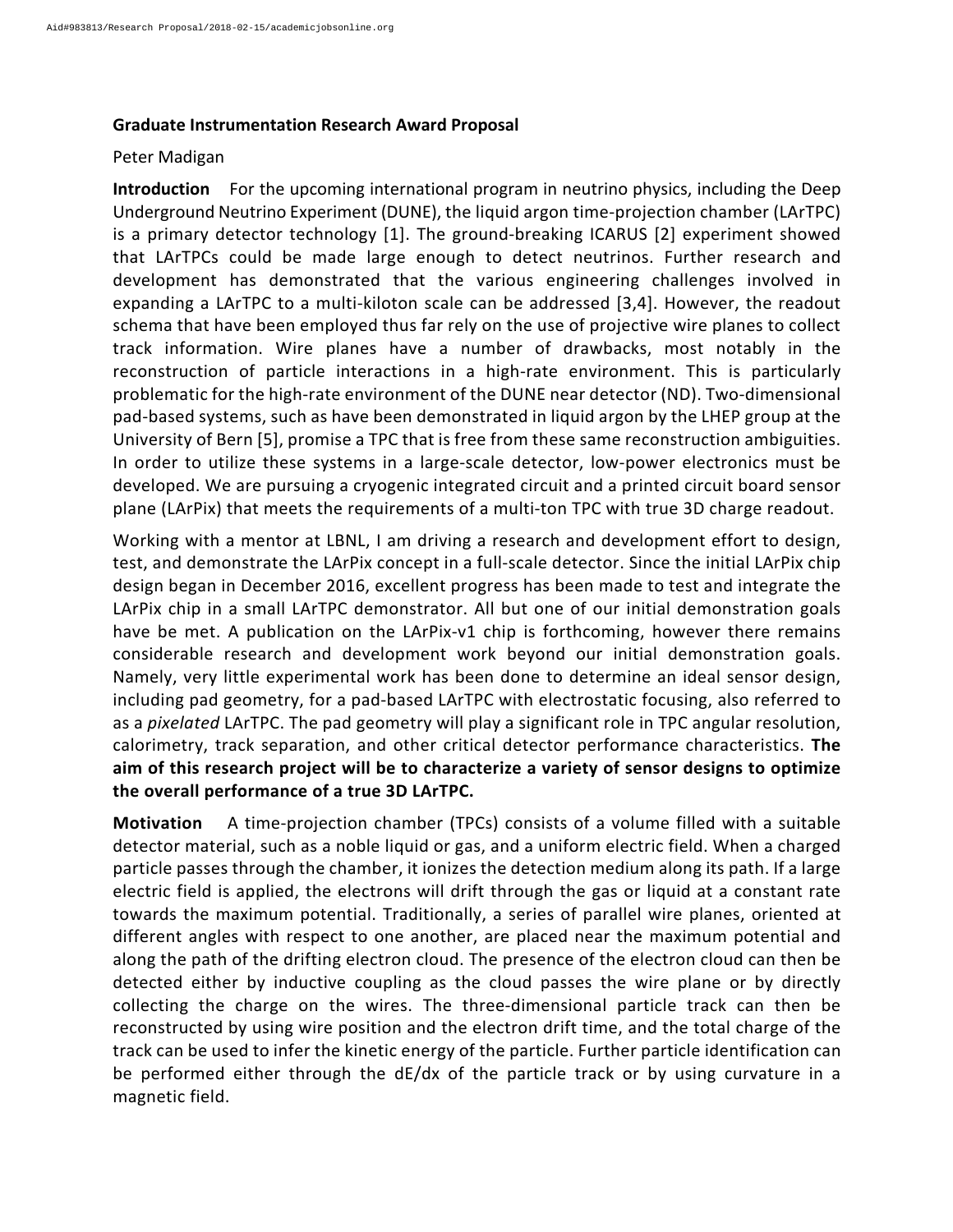Gas TPCs have been widely used for particle tracking [6]. The LArTPC is an emerging technology, favored by neutrino experiments for its high density and excellent background rejection. The future DUNE experiment plans to build four 10-kiloton LArTPCs far detectors to measure  $\delta_{\sf CP}$  and the neutrino mass-splitting  $\Delta {\sf m}^2_{\;32}$  [7], however in order to achieve DUNE's physics goals, beam uncertainties must be constrained to the percent level. To reduce the analyses' dependence on beam models, a neutrino flux measurement near the beam source will be performed. In particular, a liquid argon near detector (ND) allows for an analysis that is also nuclear model-independent. Therefore, the DUNE collaboration has concluded that a liquid argon component to the ND is necessary to accomplish the experiments' physics goals  $[8]$ .



Figure 1 Left, charge distribution of an example GeV-scale neutrino event in liquid argon. Right, the charge distribution of the same neutrino interaction as observed in a wire-based TPC, illustrating ambiguities that are typical of wire-based readout.

The DUNE near detector environment at the multi-megawatt Long Baseline Neutrino Facility (LBNF) is expected to have a neutrino flux on the order of  $10^{10}$  v/GeV/m<sup>2</sup>/yr [9], leading to approx. 10 neutrino interactions in liquid argon per beam spill. Limited by the electron drift velocity and length, a meter-scale LArTPC ND will experience significant pile-up. Using projective wire-planes, pile-up leads to reconstruction ambiguities that significantly impact the detector's performance, as in Figure 1. A pad-based TPC has access to the full 3D information of the neutrino interaction, thereby eliminating the ambiguities present in a wire-plane TPC.

Implementing a pad-based LArTPC is not without challenges—what is gained in reconstruction simplicity, is lost in an increased channel number. A meter-scale pad-based TPC would contain 100,000s of channels, as opposed to the 1000s in traditional wire-plane TPCs. A high channel number introduces new complications in the amplification and digitization of the signal. In order to preserve the 2D information of a pixelated TPC, each channel must be amplified and digitized independently. Additional electronics adds heat load on the cryogenic cooling system and additional heat-carrying penetrations to the cryostat. The University of Bern group was able to overcome these thermal challenges by utilizing a multiplexed readout that repurposes cold application-specific integrated circuits (ASICs) originally developed for wire-based TPCs [5]. However, this multiplexing scheme does not preserve the full 3D track information and thus is still susceptible to reconstruction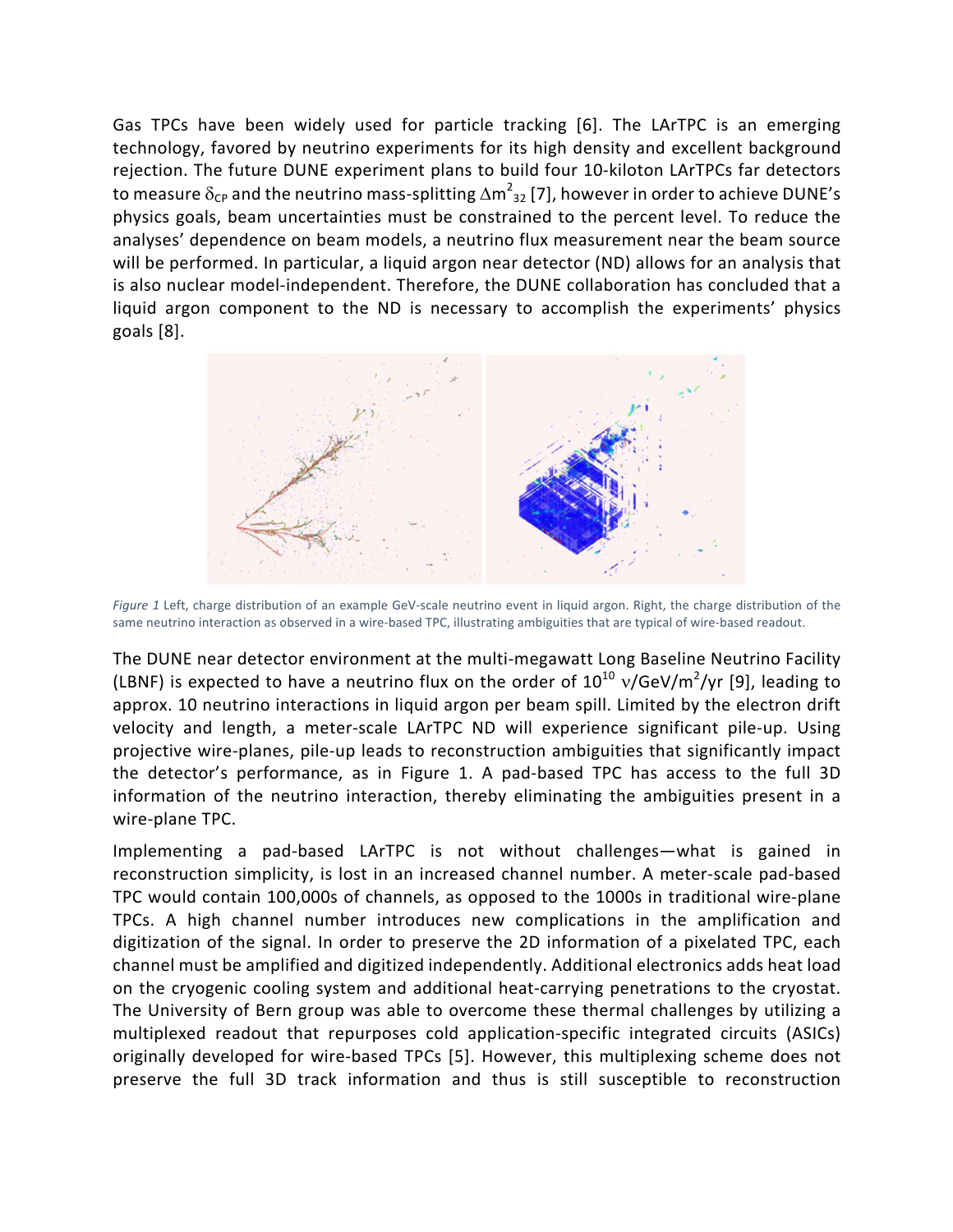ambiguities. LArPix will build on the success of the University of Bern group, but meets the thermal constraints and can record complete 3D track information.

LArPix LArPix consists of two primary components: first, a low-power cryogenic ASIC capable of handling charge amplification and digitization for up to 32 channels per chip; and second, a pixelated PCB sensor plane that is manufactured according to industry-standard PCB printing techniques.

In order to satisfy the required low-power, high-channel-number requirements, the LArPix ASIC is a CMOS IC that includes a charge-sensitive amplifier (CSA) front-end, a discriminator, and an analog-to-digital converter (ADC) for each of 32 channels. The chip contains a first-in-first-out (FIFO) memory buffer, which allows for low-power buffering and transmission track data. Communication is handled via a daisy-chained serial communication network, reducing the number of cryostat penetrations. To further reduce power consumption, the chip is designed to be fully operational down to a core digital voltage of 1V and communication voltage of 1.5V. Finally, LArPix is based on data-driven sampling and readout. While in operation, a LArPix channel only preforms an ADC conversion when the signal passes an adjustable channel threshold or when an external trigger is issued, thus dramatically reducing digital power usage.



Figure 2 An example 4-chip / 128-channel digital board epoxied and wire-bonded to a sensor plane.

The LArPix sensor plane uses industry-standard PCB printing techniques to reduce production cost and improve scalability. The collection-side of the PCB consists of vias with a focusing grid of copper traces. As the electron cloud drifts towards the sensor plane, the negatively biased grid focuses the charge onto the pixel via, improving the charge collection efficiency. The back-side of the sensor plane has short traces to a cluster of 16 bonding pads at the center of each 8x8 pixel square. The complete assembly of the LArPix sensor and LArPix ASIC is performed by aligning and epoxying the two circuit boards together. Wire-bonds are then created between the chip and the pixels through a 3mm cavity in the digital board, see Figure 2.

Since initial testing of LArPix ASIC began in September 2017, all of the primary performance metrics have been measured and are well within the limits required for large-scale instrumentation. In particular, the front-end amplifier noise is much less than the 1500 enoise eq. allowed, the total power consumption is approx. half of the  $100\mu$ W/channel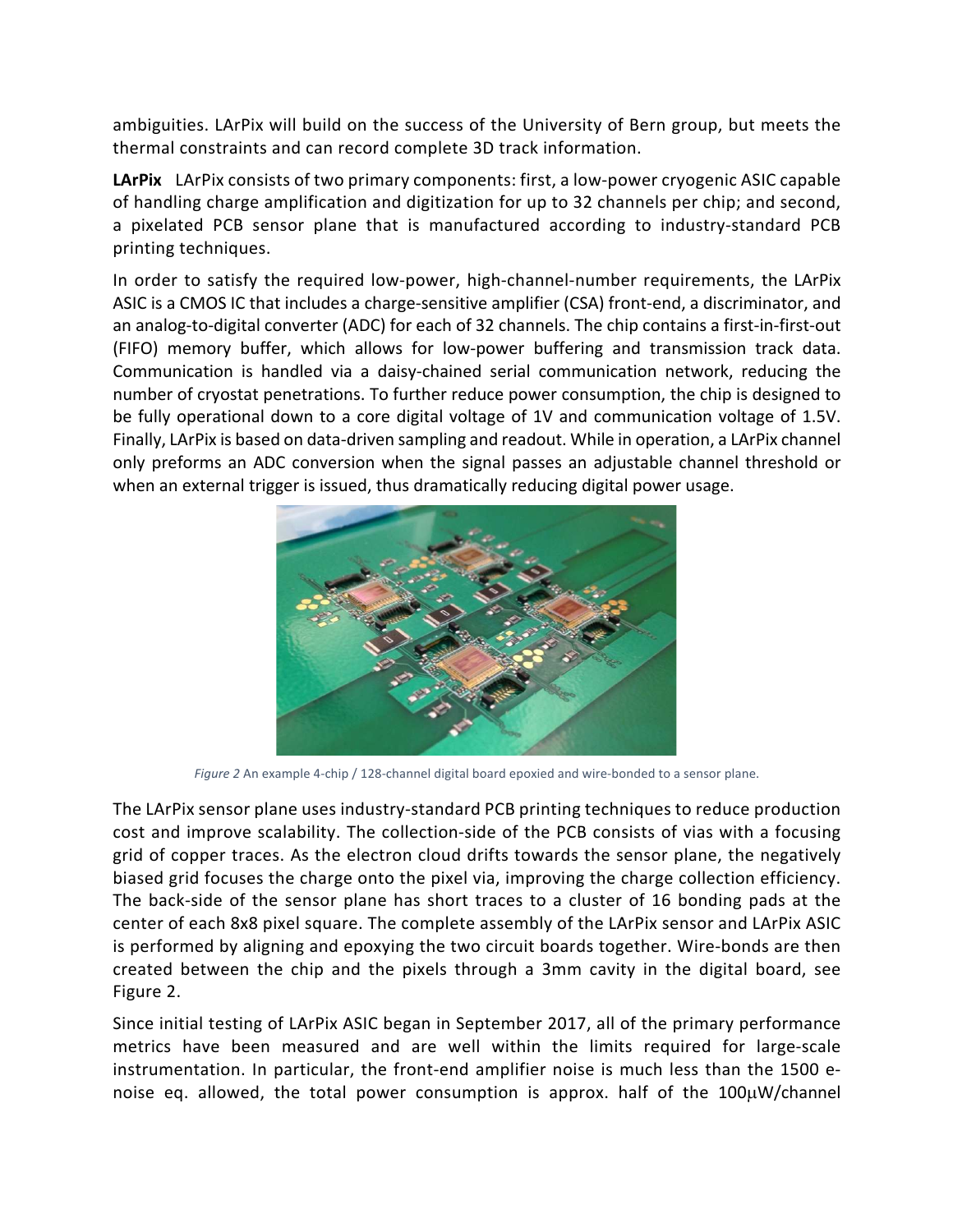required, and the chip is fully operational at liquid argon temperatures. Additionally, preliminary results from the complete LArPix system suggest successful charge collection and track imaging. Combined, these indicate that the LArPix approach is technically feasible for a full-scale LArTPC.

**Research plan** Now that my work has demonstrated that LArPix can perform low-power 3D readout, I would like to begin comprehensive characterization and optimization of the LArPix sensor. The end goal of this effort would be a publication describing the performance characteristics for various sensor layouts and geometries along with recommendations for a sensor optimized for DUNE ND physics.

Utilizing a small demonstrator TPC that was built for the initial LArPix testing, I will explore the resolution and noise performance of a variety of pixel geometries. To this end, we have designed the first prototype sensor PCB with a variety of pixel pad sizes and shapes, enabling a direct comparison of pixel performance across individual particle tracks. With this sensor, I will explore three different geometric features that may affect pixel performance. First, the sensor has 448 triangular pixels and 448 square pixels of the same 3mm pitch. Triangular pixels will enhance charge-sharing between adjacent pixels, theoretically improving track resolution, but may experience drawbacks, such as increased leakage current or poor electron focusing. Second, the collection vias are surrounded by pads of various sizes. With variety of pad sizes, I will experimentally test electron-cloud transparency conditions and noise performance. Finally, roughly half of the sensor is left without a focusing grid to examine the grid's ability to shield the CSA from inductive signals induced by drifting electrons and its influence on pixel transparency. Informed by this study, I will design and fabricate additional sensor planes to test alternative sensor layouts and new pixel geometries not exclusively limited to these three parameters.

In tandem, I will construct a GEANT4 [10] simulation of a full-scale pixelated TPC. Demonstrator-measured sensor characteristics will be incorporated into the simulation to base the predictions in observational data. This simulation will provide an important handle on the baseline LArPix system performance in a full-scale detector. Verification of these predictions will be performed through cosmic ray and radioactive source data from our TPC. Once I have a verified simulation and have a strong understanding of how pixel geometry and sensor layout influences high-level detector performance, I will begin extrapolating to untested sensor designs, optimizing for the DUNE ND requirements. During this process, I will select a few of the best performing sensors to fabricate and characterize in a real TPC. This testing will initially be carried out in our small TPC with plans to instrument a larger TPC, such as our collaborators' at the University of Bern.

Based on the results of these studies, I will prepare a publication documenting the prominent aspects of pixel geometry and sensor layout that determine overall TPC performance. This document will also include recommendations on a sensor design for further testing in a largescale detector such as LArIAT at Fermilab or ArgonCube at CERN. My previous experience working on miniCAPTAIN [11] and in developing muon detectors for LBNF [8] has involved extensive modelling of detector performance with both simulation and data and leaves me well prepared for this task.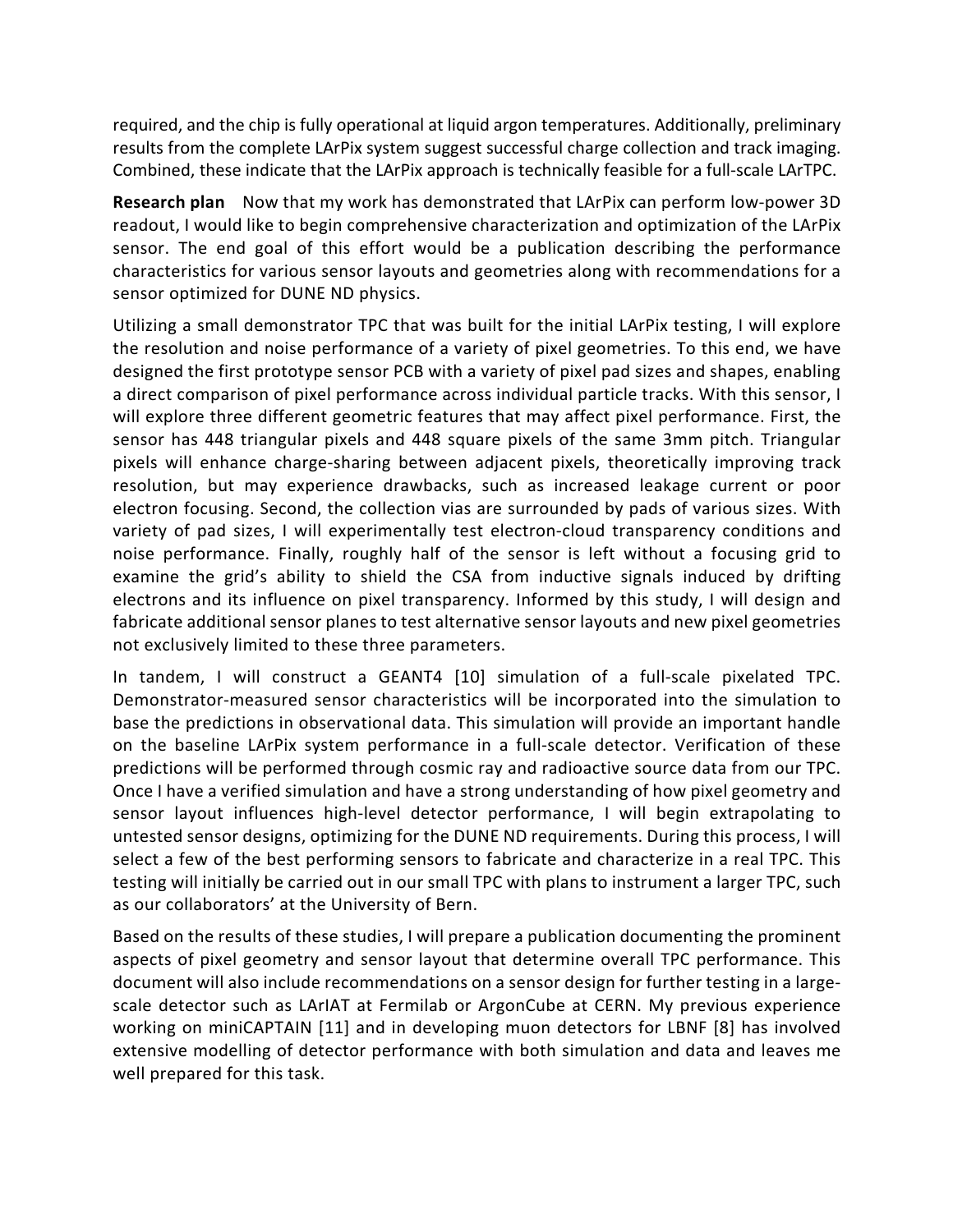

Figure 3 The demonstrator TPC that will be used for this research. The TPC has a 10cm drift length and a 10cm diameter sensor region. Equally spaced field circular rings provide a uniform electric field across the drift dimension.

**Resources** To execute this research plan, I will use our 1 liter demonstrator TPC, see Figure 3, for much of the data collection. This TPC is modeled after the demonstration TPC described in [5]. The TPC is operated while submerged in a high-purity liquid argon chamber, suspended within a cryostat containing a moderate-purity argon gas. Purity is achieved through a singleshot fill process using an activated copper and molecular sieve filled purifier. The warm cryostat is rapidly filled with the high-purity liquid argon from the purifier, quickly purging the cryostat volume with pure argon gas and providing a purity- and temperature-maintaining buffer gas around the high-purity inner volume. This method has enabled us to achieve adequate purity and liquid argon for more than 4 hours with a single fill. Two such systems will be available for my use  $-$  the first has been lent to the neutrino group at LBNL by the LUX/LZ group for the initial LArPix testing; the second is our own dedicated system that is currently under construction. An external muon telescope consisting of two scintillator paddles instrumented with photomultiplier tubes can be easily installed in either system to provide an external cosmic ray tag.

The computational aspects of this project will be accomplished via the NERSC computing center [12] and readily-available, open-source software.

**Timeline** This project is anticipated to take 1 year. A sketch of the expected research progress is as follows:

*June 2018-Aug 2018*: Write simulation code building on existing GEANT4 frameworks and measure pixel characteristics in demonstrator TPC

Sept 2018: Verify simulation with demonstrator TPC data and predict full-scale detector performance

*Oct* 2018-Dec 2018: Optimize pixel geometry using verified simulation and begin design and fabrication of test sensors

*Jan 2019-Mar 2019:* Compare performance of test sensors with predictions from simulation and instrument the Bern TPC

Apr 2019-May 2019: Synthesize results and prepare publication